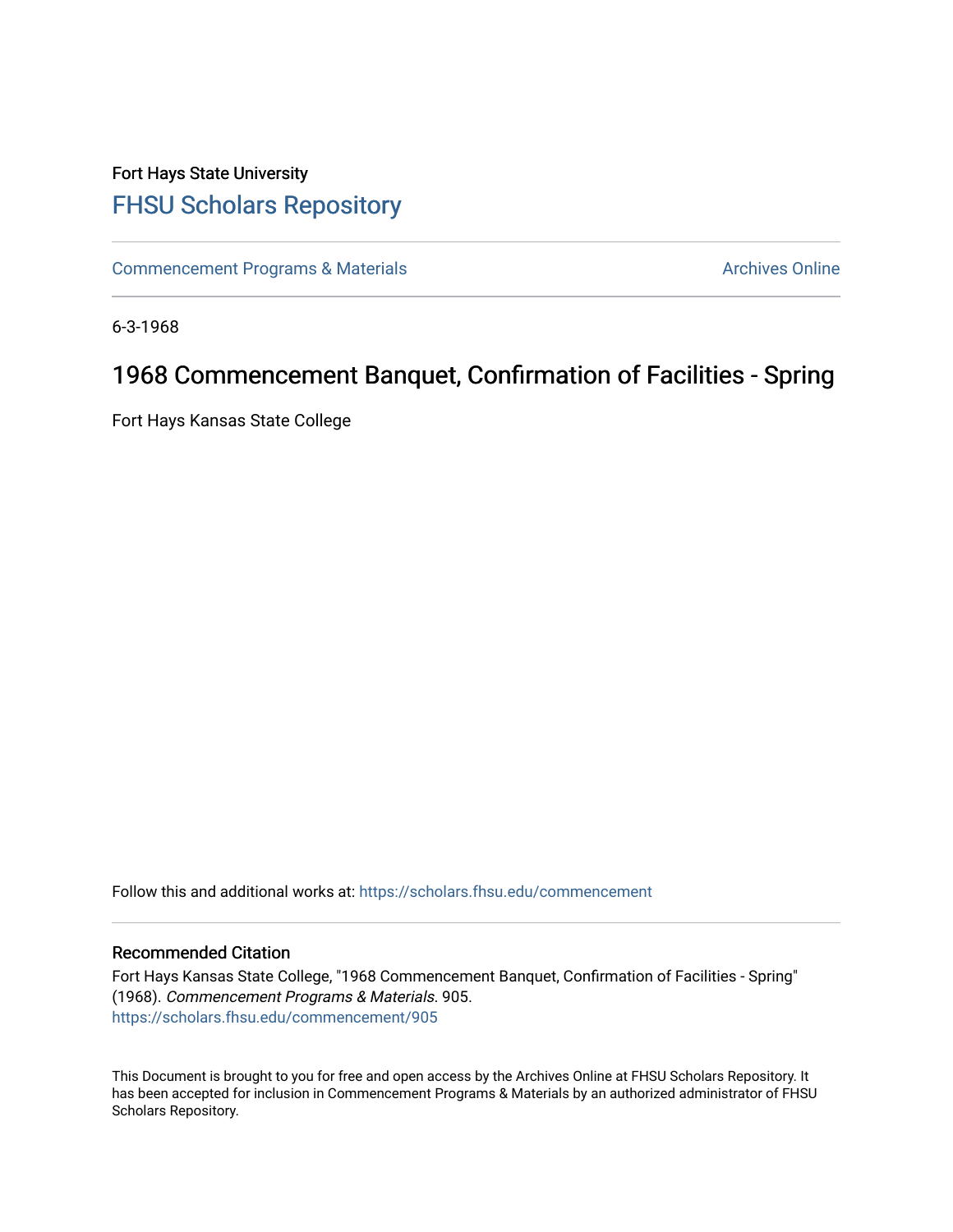### FORT HAYS KANSAS STATE COLLEGE

#### MEMORIAL UNION

#### **CONFIRMATION OF FACILITIES**

|                                                                                                                                                                                                                                                                                                                                                     | Date of Request_May 17, 1968                                                                                                                                                                                                       |  |  |  |
|-----------------------------------------------------------------------------------------------------------------------------------------------------------------------------------------------------------------------------------------------------------------------------------------------------------------------------------------------------|------------------------------------------------------------------------------------------------------------------------------------------------------------------------------------------------------------------------------------|--|--|--|
| Name of Organization All Graduate Luncheon                                                                                                                                                                                                                                                                                                          |                                                                                                                                                                                                                                    |  |  |  |
| Number 350-400 Time 12 noon To                                                                                                                                                                                                                                                                                                                      |                                                                                                                                                                                                                                    |  |  |  |
| Date(s) of Event Monday, June 3, 1968                                                                                                                                                                                                                                                                                                               |                                                                                                                                                                                                                                    |  |  |  |
| Facilities Needed: Meeting<br>Banquet x                                                                                                                                                                                                                                                                                                             | With Refreshments<br>Reception                                                                                                                                                                                                     |  |  |  |
| Room(s) Ballroom                                                                                                                                                                                                                                                                                                                                    |                                                                                                                                                                                                                                    |  |  |  |
| Floor Plan or Remarks<br>w/lectern & P.A. on risers and<br>draped. (They have a center-<br>piece.)<br>Tables in stringers w/glass<br>ashtrays. Use table set up<br>No. 5 + underliner.<br>Piano at west end of room for<br>a duet. $1 - (4' \times 8')$ riser.<br>by piano. Floor mike by piano.<br>Want to be in room at 9:30 a.m.<br>to decorate. | Menu<br>Serving Time. 12 noon<br>Tomato Juice / Lemon Slice<br>Baked Ham/Fruit Cocktail Sauce<br>Scalloped Potatoes<br>Pepper Hash<br><b>Green Beans</b><br>Hard Rolls - Butter<br>Strawberry Chiffon Pie<br>$Coffee - Tea - Mi1k$ |  |  |  |
| Responsible Party Mrs. Elvira Dubach<br>Campus<br>Charge to Senior Class Commencement Fund c/o Mrs. Dubach<br>Address Campus<br>mukigun<br>Confirmed by<br>(Customer)                                                                                                                                                                               | Phone<br>Rental Food Service                                                                                                                                                                                                       |  |  |  |